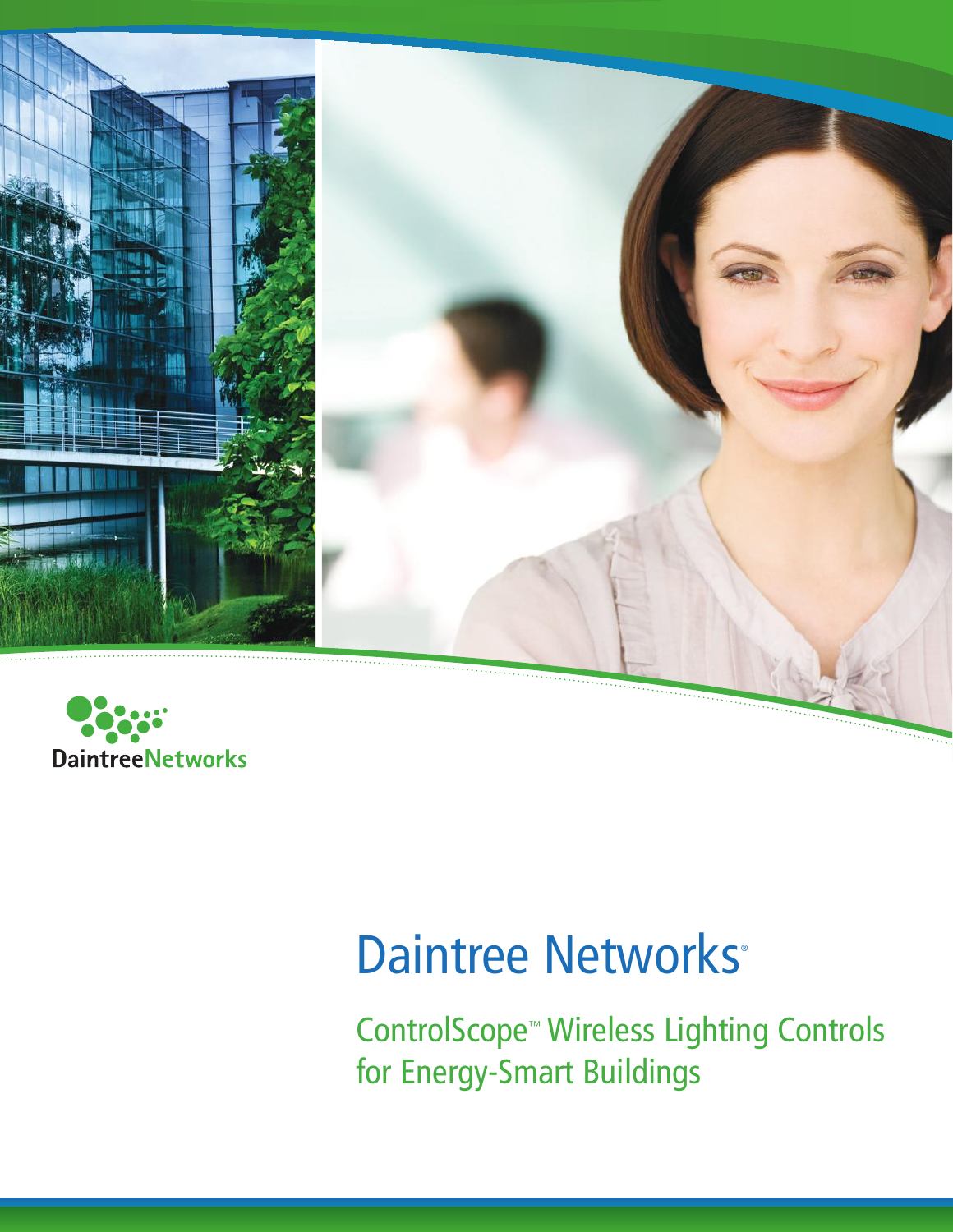

#### Making Buildings Energy-Smart

#### Daintree Networks' ControlScope brings intelligent energy reduction to commercial buildings.

In the search for global energy sustainability, existing commercial buildings have emerged as perhaps the greatest opportunity for immediate improvement. Responsible for more than 40% of the world's energy consumption, inefficient buildings are becoming the subject of stringent government regulations, utility incentive programs and green building certifications, creating an opportunity for real change.

Daintree Networks is bringing intelligent energy reduction to commercial buildings, with ControlScope—the industry's first standards-based solution for wireless lighting control. ControlScope delivers:

- Tremendous lighting energy savings for commercial buildings up to 70%
- Powerful facility controls with lower cost and complexity than ever before
- Choice of open standards-based, interoperable lighting products from trusted suppliers
- Advanced, enterprise-wide energy management strategies

ControlScope solves some of the lighting industry's toughest problems by eliminating wiring—allowing broader and more granular control, reducing costs, making commissioning simple, and extending the benefits of lighting control to retrofits and other new markets.

#### Intelligent. Wireless. Open.

Harnessing the power of wireless control to reach new energy goals.

Daintree Networks makes energy savings possible in commercial and industrial buildings by providing the industry's most comprehensive, reliable and intelligent wireless lighting control solution. At the core of this solution is ControlScope, a software-based platform built on years of development and expertise in wireless mesh networking standards.

In a ControlScope-powered solution, a smart wireless mesh network takes the place of dedicated control wiring and physical control panels. ZigBee® standards-based sensors, wall switches, ballasts and LED drivers all communicate with each other wirelessly, drastically reducing the cost and complexity of retrofitting lighting controls. Facility managers can set intelligent control strategies through ControlScope Manager, Daintree's Web-based application, and those commands are applied wirelessly to individual lights, or across the building or enterprise.

The result for end users is greater control over their energy use, across a larger area, with simpler management, and at a lower cost.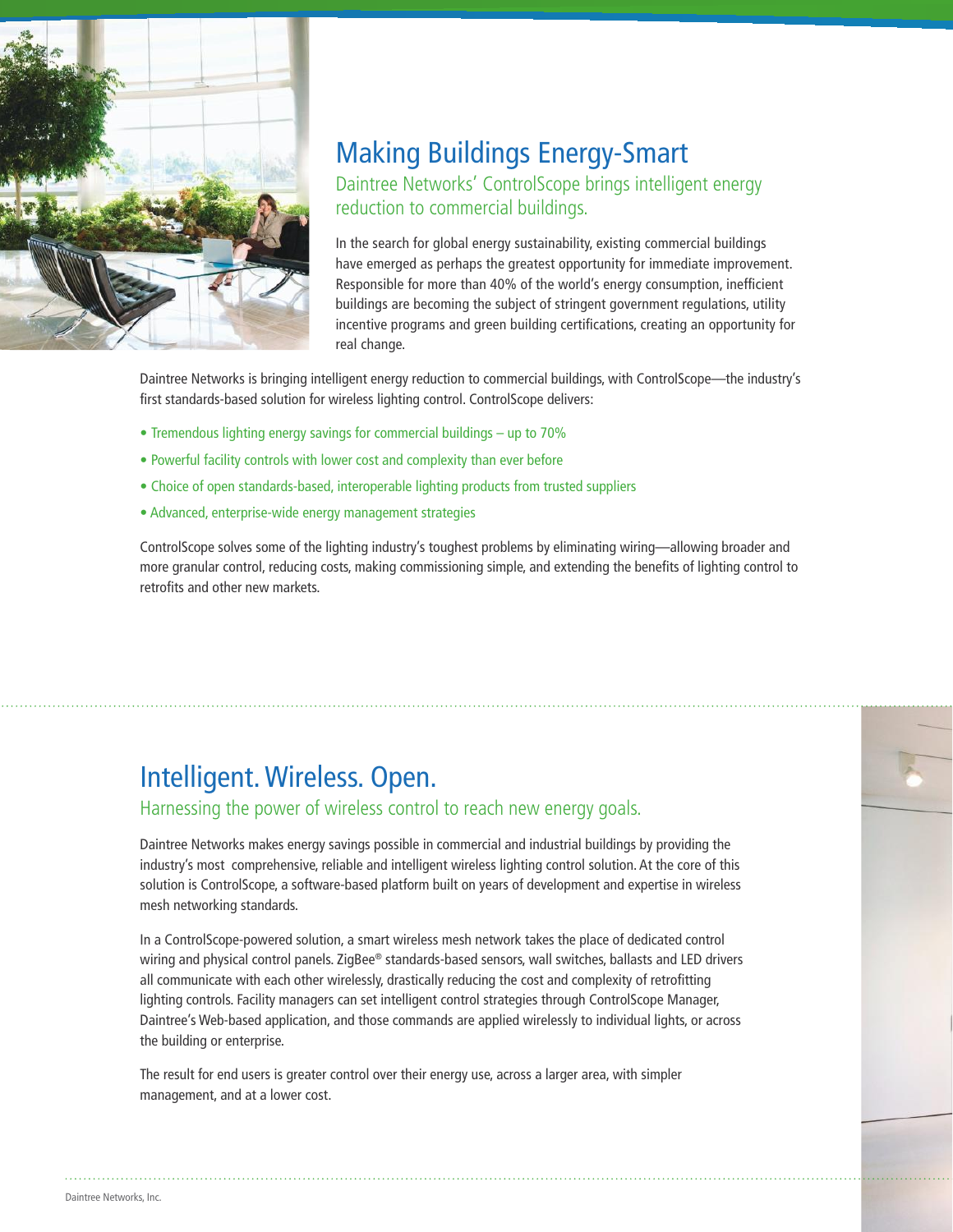

## Wireless That Works

Daintree Networks knows how to make smart wireless systems that work—simply and reliably.

Since its start in 2003, Daintree has been a leader and innovator in the development of embedded wireless networking and smart-building technologies. Our Sensor Network Analyzer has long been the industry-standard tool for wireless embedded development and testing among ZigBee developers, and has helped close to 400 customers bring to market products in smart meters and smart energy, home and commercial building automation, smart lighting, health care, telecommunications, consumer products and more.

Joined by established leaders in the lighting and building management industry, we have applied our years of experience and patented advances in wireless communications to develop the most powerful, reliable and easy-to-use wireless lighting control system on the market.

## Leading the New Standard

#### Working together to build open & interoperable energy solutions.

We believe that the right way to deliver the greatest energy efficiency is through the use of open standards, which allow lighting controls products to work together seamlessly – without proprietary, closed technology.

That's why Daintree Networks helps our lighting partners bring high-quality, standards-based wireless lighting control products to market. We provide the core wireless network communications and control intelligence for a new generation of control solutions, while enabling our partners to continue to do what they do best: build and deliver trusted, high-quality control devices and systems. Building managers can continue to work with the products and vendors they trust, while gaining all the benefits of wireless controls.